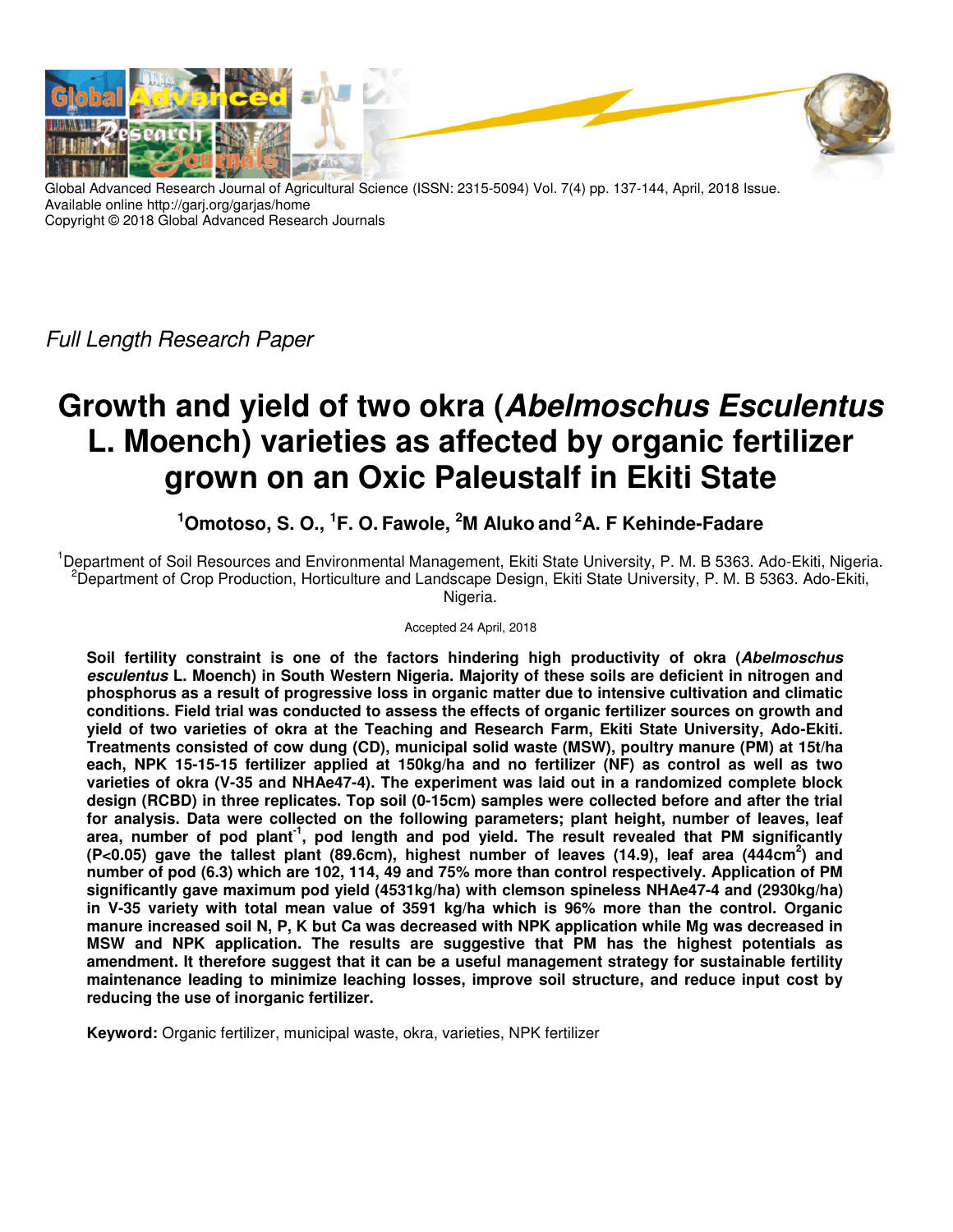## **INTRODUCTION**

Okra (*Abelmosschus esculentus* L. Moench) is a widely cultivated crop for it immature pods locally consumed (Schipper, 2000). It ranks third in term of consumption (Ibeawuchi, 2007) and constitutes about 4.6% of the total staple food production in Nigeria (CBN, 2004). The varieties of okra cultivated in Southwest, Nigeria vary in time of maturity, fruit size, plant height and colour (Udoh *et al*., 2005). Okra requires fertility for optimum growth and yield. Unfortunately, nutrients in soil are rapidly depleted due to continuous cultivation, erosion, leaching and bush burning. Ayoola and Adeniyan (2006) observed that after a cropping season the adequate nutrient level are rarely restored to sustain food production. To address this soil nutrient shortage, farmers has adopted the used of organic and inorganic fertilizers.

The increasing population growth in developing countries has led to high demand for more food which has put pressure on fertile soil. This has led to the promotion/introduction of various agronomic practices needed to boost food production more so, when the dependence on bush fallows for nutrient and soil organic build-up is not sustainable and cannot cope with the food demand of the teaming population. The introduction and promotion of mineral fertilizers showed promise and produced higher crop yield. However, the aftermath effect on soil acidity and nutrient imbalance (Ansari and Ismail, 2001) couple with the recent concerns about the health and environmental hazard on the people as well as the high cost of mineral fertilizers in developing countries has been a challenge. Hence, the search for alternatives to the existing practices that will be less expensive and environmentally friendly.

Organic fertilizers are environmentally friendly; it promotes population of beneficial microorganisms and generally improves the soil health (Bulluck *et al*., 2002; Oyewole *et al*., 2012). Organic fertilizers has been reported to increase crop production similar to inorganic fertilizers (Heeb, *et al*., 2006: Tonfack, *et al*., 2009) because they contain both micro and macro nutrients in addition to some plant promoting factors and beneficial microorganisms (Sreenivasa *et al*., 2010). Despite the advantages derivable from using organic manures such as the farm yard manures, it bulky nature has made its use not to have been fully harness (Makinde *et al*., 2007, Pennington *et al*., 2015).

There have been increased in human and farm yard waste due to increase in human population and their activities. Municipal solid waste, cow dung and poultry manure are readily available and its management is a

challenge to the community where they are produced. This environmental menace can be put to beneficial usage particularly in soil fertility restoration in organic fertilizer. Thus, this study is therefore aim at investigating the effects of municipal solid waste, cow dung and poultry manure in relation to NPK mineral fertilizer on performance of two varieties of okra.

#### **MATERIALS AND METHODS**

#### **Site description**

A trial was conducted at the Teaching and Research Farm, Ekiti State University, Ado-Ekiti, Nigeria during the rainy seasons of 2014 and 2015 cropping seasons. The location is characterized by a bimodal rainfall distribution with mean annual rainfall and rainy days of 1,367.7mm, 112 and  $27^{\circ}$ C, respectively. The rainy season extends from late March to October with a dry spell in August. The soils of the study sites have been described as an Alfisols developed on basement complex rock, highly leached with low to medium organic matter content (Fasina *et al.,* 2005),. The sites had been cultivated to some arable crops for some years before it was left to fallow for two years, prior to the commencement of this study.

# **Soil Sampling and Laboratory Analysis**

Prior to planting, ten core soil samples randomly collected from 0-15cm soil depth were bulked to form a composite sample, which was analyzed to determine the physical and chemical properties of the baseline fertility status of the trial sites. Another set of soil samples was taken at the end of the planting season to examine the influence of these fertilizers on the chemical properties of the soil. The samples were thoroughly mixed, air-dried, crushed and allow to pass through a 2 mm sieve. The samples were analyzed for particle size distribution with the hydrometer method. Soil pH was determined in soil solution ratio 1:2 in 0.01M CaCl<sub>2</sub> using Coleman's pH meter, organic carbon was determined by the Wakley and Black, (1934) dichromate oxidation method and total N by the macrokjeldahl digestion method (Breminer and Mulraney, 1982). Available P was extracted with Bray P-1 extractant and determined by the molybdenum blue method while exchangeable bases were extracted with neutral 1M NH4OAc at a solution ratio of 1:10; Calcium, Potassium and Sodium were measured by flame photometry while Magnesium was determined with an atomic absorption spectrophotometer. The exchangeable acidity was with 1M KCl extract and titrated against 0.05MNaOH to a pink end point using phenolphthalein as indicator (McLean, 1982).

<sup>\*</sup>Corresponding Author's Email:seguntoso@yahoo.com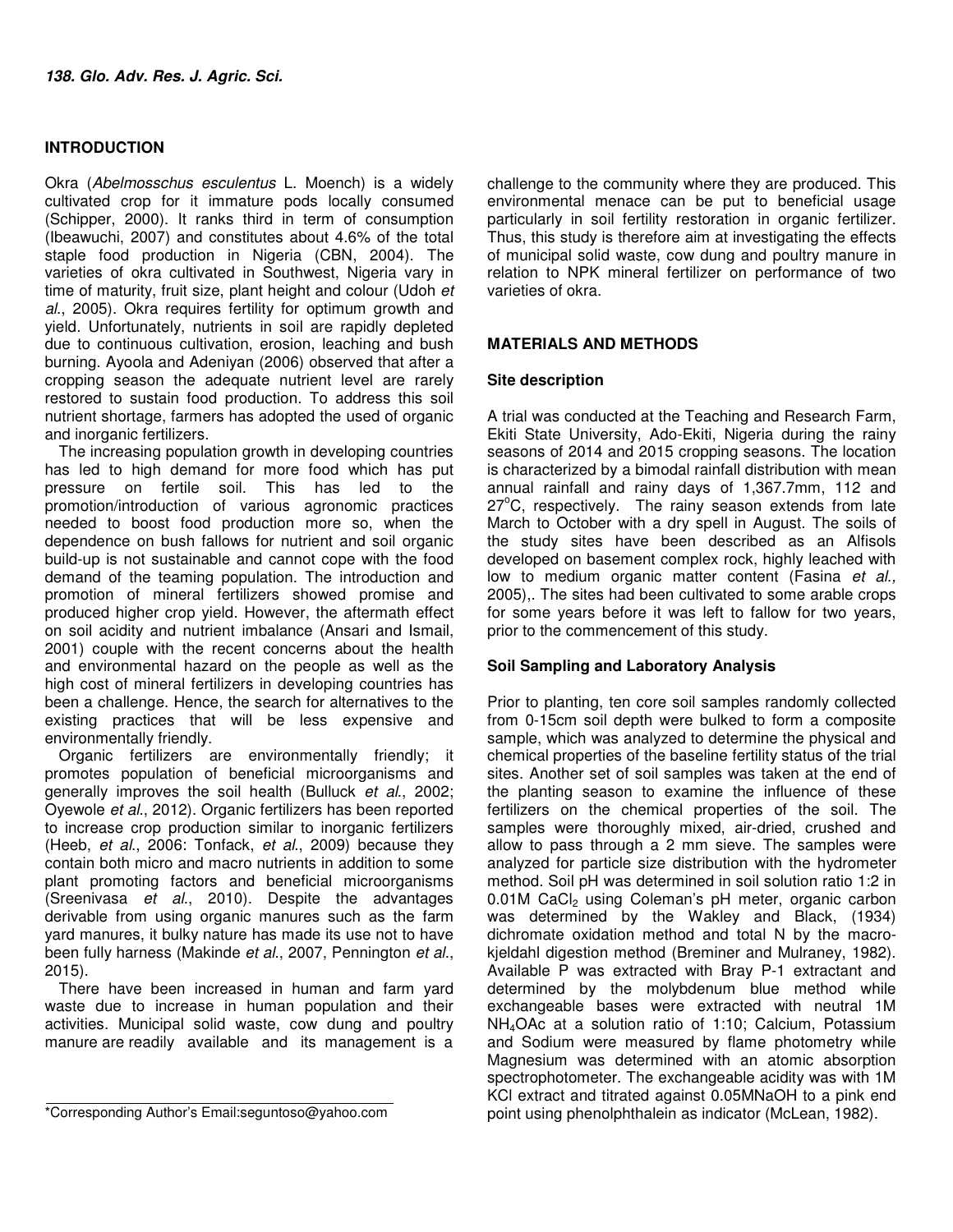Effective cation exchange capacity (ECEC) was obtained by summation method (i.e. sum of Ca, K, Mg, Na and exchange acidity).

#### **Treatments and Experimental Design**

Treatment consisted of four organic fertilizer sources (Cow dung (CD), Municipal solid waste (MSW) and poultry manure (PM) each applied at 15t/ha, NPK 15-15-15 fertilizer applied at 150kg/ha and two varieties of okra (V-35 and NHAe47-4). The experiment was laid out in a Randomized Complete Block Design in three replicates. Plot size was  $3 \times 2$  m with 0.5 m paths between plots while the replicates were separated by 1 m path. Organic fertilizers sources were applied two weeks before planting and the mineral fertilizer was applied two weeks after planting. Two seeds of each okra variety (cv. V-35 and NHAe47-4) were planted per hill and later thinned to one plant at a spacing of 60cm inter-row and 30 cm intra-row.

#### **Data collection**

There were five (5) sampling times, at two-week intervals starting from 2 weeks after planting (WAP). The following parameters were taken; Plant height was measured from the ground level to the tip of the highest leaf using a meter rule; number of leaves was by visual counting while stem girth was done using a digital vernier caliper. Leaf area of each plant was determined by graphical method and the area obtained was multiplied by the total number of leaves to obtain the total leaf area per plant. Fruits were harvested at four day intervals. Numbers and weights of fruit were determined. Yield was computed on fresh weight basis. Number of fresh pods involved the physical counting of all the fresh fruits that have emerged. Pod weight was measured by weighing together of all the fresh fruits harvested per plot while pod length involved measuring of the fresh fruit length using meter rule.

#### **Statistical Analysis**

Data were subjected to analysis of variance (ANOVA) using the statistical analysis system (SAS, 2006). Means were separated using Duncan's Multiple Range Tests (DMRT) at 5% level of probability.

#### **RESULTS AND DISCUSSION**

#### **Characteristics of the soil used**

The soil samples taken before cropping and characteristics of the organic materials were presented in Table 1 and 2. The soil was sandy loam, weakly acidic with pH of 6.0. Particle size analysis showed 782 g kg<sup>-1</sup> sand, 118g kg<sup>-1</sup>

silt and 100 g kg $^{-1}$  clay. Organic carbon was 12 g.kg $^{-1}$  with Total N of 1.36 g.kg $^{-1}$  and available P of 6.40 mg kg $^{-1}$ . The result shows that the nutrients were grossly inadequate for okra production. (NIHORT, 1986) and lower than the critical level of 0.10% for N and 10.0 mg  $kg^{-1}$  soil available P as established for soils of South-West, Nigeria (Adepetu, 2014). Exchangeable bases were 2.42, 1.74, 0.97 and 0.26 cmol kg $^{-1}$ for Ca, Mg, K and Na respectively. Using the critical levels of 0.16-0.20cmol  $kg^{-1}$  K, 2.0 cmol  $kg^{-1}$ exchangeable Ca, and  $0.40$  cmol kg<sup>-1</sup> exchangeable Mg recommended for crop production in ecological zones of Nigeria (Akinrinde and Obigbesan, 2000). The exchangeable K and Mg were adequate.

#### **Effects of Organic fertilizer sources on growth characteristics**

The effects of organic fertilizer sources on plant height (Table 3) were significant across the period of growth. The highest height (89.6 cm) was obtained with PM application at 10WAS which was followed by NPK fertilizer application (76.3 cm) and plants from the control had significantly shorter (44.3 cm) plants. The significant increase in height was such that Pm gave 28.5, 40.8, and 17.4% over CD, MSW and NPK 15-15-15 respectively. However, Plant treated to CD and MSW were not comparable at 10WAS. The significant increase in plant height is an indication that okra plants were able to utilize the nutrients in the fertilizer material (Odeleye *et al*., 2005). The result is consistent with the findings of Ojeniyi *et al*., (2007) who reported significant increase in plant height and yield with application of poultry manure. This result corroborates the earlier findings of Omotoso and Johnson (2015) that PM significantly increases plant height of okra variety NHAe47- 4 over TAE-38. Also, plant height of Clemson spineless (NHAe47-4) okra variety was higher than the V-35 variety at 8 and 10WAS. The interaction effect were only significant at 8 and 10 WAS.

The effect of organic fertilizer sources and varieties on number of leaves is indicated in Table 4. Irrespective of the organic fertilizer sources, number of leaves increased as plant matured. Also, number of leaves were not comparable among the fertilizer types during the first  $6<sup>th</sup>$ week of growth. Okra plants in the control treatment were consistently lower. However, significantly highest number of leaves (16.8) was recorded in PM at 10 WAS which was 60, 63 and 24% increases relative to CD, MSW, NPK and control 114% respectively. There was no varietal difference in number of leaves.

Leaf area per plant increased up to 8 WAS, thereafter fell slightly except PM and NPK fertilizer. At this time of highest leaf area production, PM gave the best value  $(444 \text{ cm}^2)$ which does not differ from those plants that received NPK fertilizer (Table 5). Okra that received CD and MSW were not comparable between 4-10WAS but at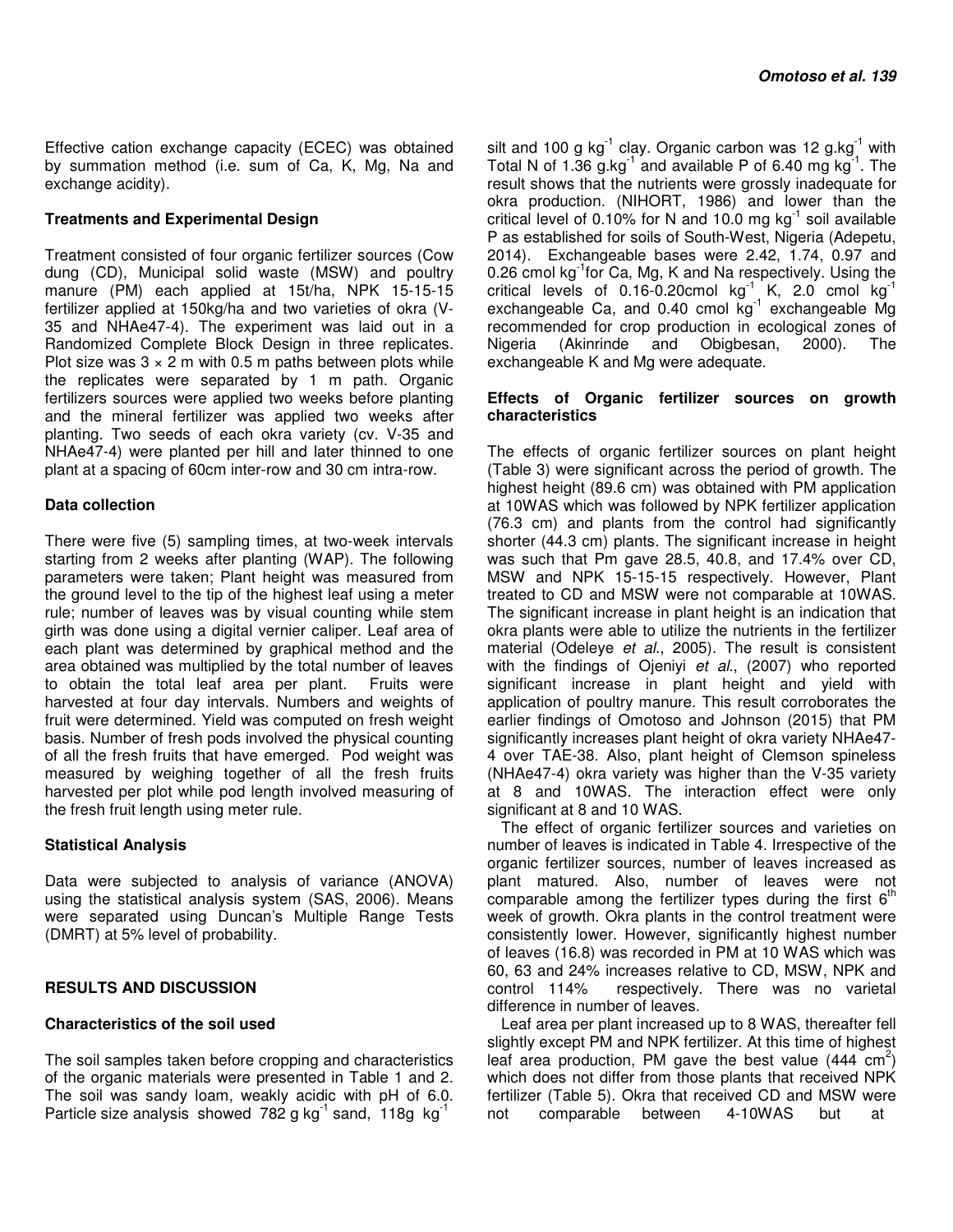| Soil Characteristics           | Ado-Ekiti |  |
|--------------------------------|-----------|--|
| <b>Chemical Properties</b>     |           |  |
| pH(H <sub>2</sub> O)           | 6.02      |  |
| Organic carbon $(g \ kg^{-1})$ | 12.00     |  |
| Total N $(g \text{ kg}^{-1})$  | 1.36      |  |
| Available P (mg/kg)            | 6.40      |  |
| Exchangeable bases (cmol/kg)   |           |  |
| Ca                             | 2.42      |  |
| Mg                             | 1.74      |  |
| Κ                              | 0.97      |  |
| Nа                             | 0.26      |  |
| Exchangeable acidity           | 0.40      |  |
| ECEC                           | 6.29      |  |
| Base saturation %              | 80.09     |  |
| Physical Properties (g/kg)     |           |  |
| Sand                           | 782       |  |
| Silt                           | 118       |  |
| Clay                           | 100       |  |
| <b>Textural class</b>          | SL        |  |

#### **Table 1. Physical and Chemical characteristics of soils used**

SL= sandy loam

#### **Table 2. Chemical characteristics of organic fertilizer sources used**

| Characteristics                                 | Cow Dung | <b>Poultry Manure</b>    | Municipal<br>Waste | Solid |
|-------------------------------------------------|----------|--------------------------|--------------------|-------|
| $pH$ (H <sub>2</sub> O)                         | 5.80     | 8.60                     | 7.20               |       |
| Electrical conductivity ( $dS \text{ m}^{-1}$ ) | -        | -                        | 5.2                |       |
| Organic carbon (%)                              |          | 3.18                     | 10.40              |       |
| Total N $(g/kg)$                                | 2.50     | 2.80                     | 0.80               |       |
| Available P (mg/kg)                             | 22.00    | 0.79                     | 10.30              |       |
| $Ca$ (mg/kg)                                    | 1.42     | 1.63                     | 46.40              |       |
| Mg (mg/kg)                                      | 1.30     | 0.52                     | 36.00              |       |
| $K$ (mg/kg)                                     | 0.26     | 2.17                     | 48.00              |       |
| Na (mg/kg)                                      |          |                          | 0.15               |       |
| Zn                                              |          |                          | 22.00              |       |
| Mn                                              |          | $\overline{\phantom{0}}$ | 19.50              |       |
| Cu                                              |          |                          | 6.90               |       |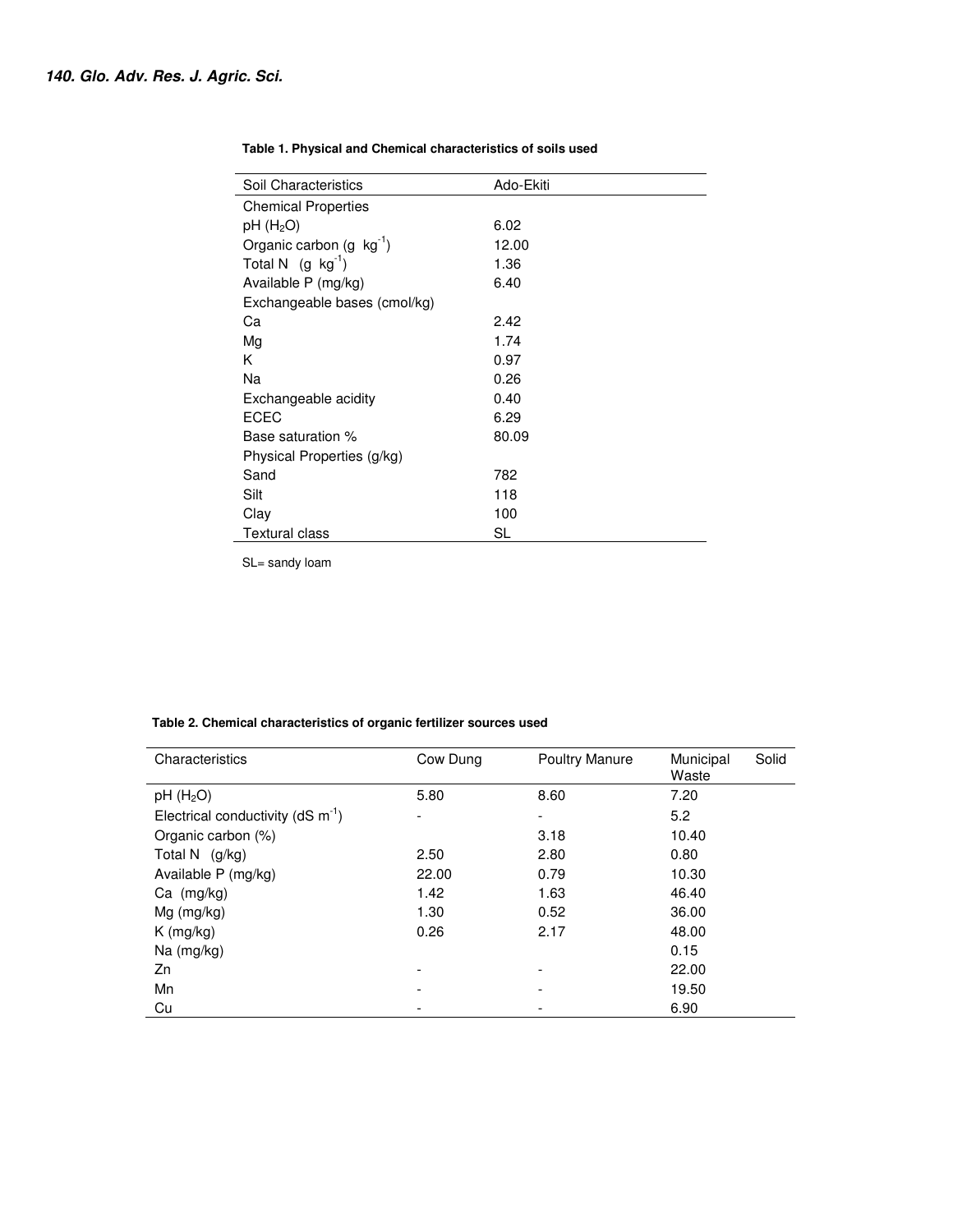| <b>Treatments</b>       | <b>Weeks After Sowing</b> |         |         |         |        |  |  |
|-------------------------|---------------------------|---------|---------|---------|--------|--|--|
|                         | $\mathbf{2}$              | 4       | 6       | 8       | 10     |  |  |
| <b>Fertilizer Types</b> |                           |         |         |         |        |  |  |
| Control                 | 5.60c                     | 13.48b  | 29.70ab | 38.78ab | 44.27d |  |  |
| CD                      | 6.67b                     | 10.00c  | 27.90b  | 50.20b  | 69.72c |  |  |
| <b>MSW</b>              | 6.45b                     | 15.88ab | 35.62a  | 54.93ab | 63.60c |  |  |
| <b>PM</b>               | 8.80a                     | 16.40a  | 38.05a  | 66.38a  | 89.60a |  |  |
| NPK 15-15-15            | 6.35b                     | 15.92ab | 36.75a  | 55.62ab | 76.34b |  |  |
| Mean                    | 6.77                      | 14.34   | 33.60   | 53.18   | 68.71  |  |  |
| SE <sub>±</sub>         | 0.24                      | 0.43    | 1.72    | 2.16    | 2.20   |  |  |
| <b>Varieties</b>        |                           |         |         |         |        |  |  |
| $V-35$                  | 3.32a                     | 12.20a  | 25.05a  | 46.73b  | 60.73b |  |  |
| NHAe47-4                | 4.10a                     | 15.66a  | 37.36a  | 72.90a  | 72.90a |  |  |
| VxF                     | ns                        | ns      | ns      | $***$   | $***$  |  |  |

 **Table 3: Effects of organic fertilizer sources on plant height (cm) of okra** 

*Means with the same letter(s) for each value in columns are not significantly different at 5% level of probability by DMRT. NF-no fertilizer, CD-cow dung, MSW-municipal solid waste, PM-poultry manure, NPK- npk fertilizer*

 **Table 4: Effects of organic fertilizer sources on number of leaves of okra** 

| <b>Treatments</b>       | <b>Weeks After Sowing</b> |       |                   |        |        |  |  |
|-------------------------|---------------------------|-------|-------------------|--------|--------|--|--|
|                         | $\mathbf{2}$              | 4     | 6                 | 8      | 10     |  |  |
| <b>Fertilizer Types</b> |                           |       |                   |        |        |  |  |
| Control                 | 3.80 <sub>b</sub>         | 4.80b | 5.40 <sub>c</sub> | 6.10d  | 7.84c  |  |  |
| CD                      | 3.30 <sub>b</sub>         | 5.18b | 6.20 <sub>b</sub> | 8.10c  | 10.50b |  |  |
| <b>MSW</b>              | 3.65 <sub>b</sub>         | 5.83b | 6.80b             | 9.30b  | 10.30b |  |  |
| <b>PM</b>               | 4.60a                     | 6.50a | 8.50a             | 12.50a | 16.80a |  |  |
| NPK15-15-15             | 4.30a                     | 7.50a | 8.20a             | 10.90b | 13.54b |  |  |
| Mean                    | 3.93                      | 5.96  | 7.02              | 7.20   | 11.80  |  |  |
| SE <sub>±</sub>         | 0.21                      | 0.27  | 1.70              | 2.14   | 2.86   |  |  |
| <b>Varieties</b>        |                           |       |                   |        |        |  |  |
| $V-35$                  | 4.30a                     | 5.96a | 7.33a             | 10.84a | 14.62a |  |  |
| NHAe47-4                | 3.83a                     | 6.10a | 7.50a             | 9.12a  | 13.80a |  |  |
| <b>V</b> x F            | ns                        | ns    | ns                | ns     | ns     |  |  |

*Means with the same letter(s) for each value in columns are not significantly different at 5% level of probability by DMRT. NF-no fertilizer, CD-cow dung, MSW-municipal solid waste, PM-poultry manure, NPK- npk fertilizer*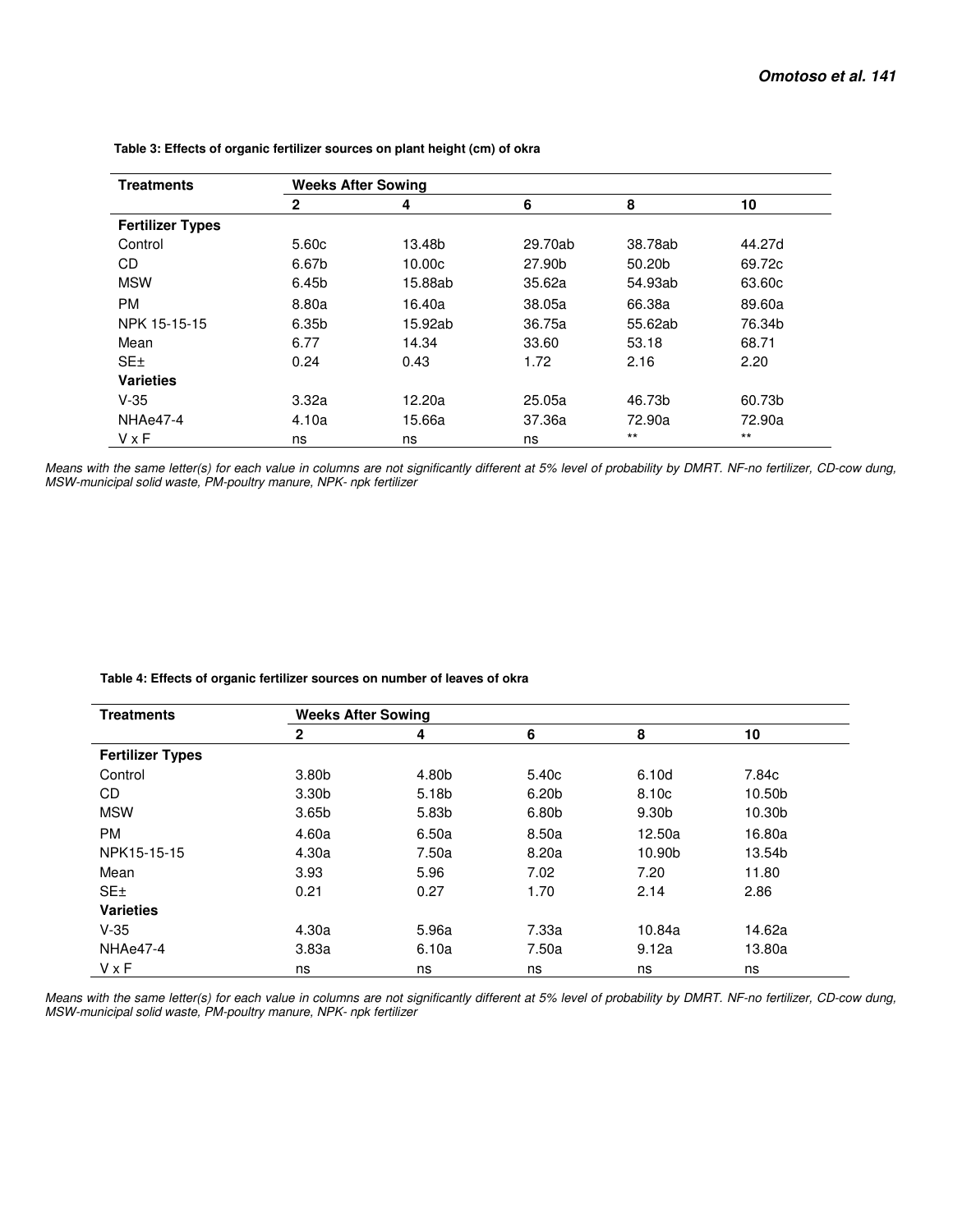| <b>Treatments</b>       | <b>Weeks After Sowing</b> |                   |       |                  |                  |  |  |
|-------------------------|---------------------------|-------------------|-------|------------------|------------------|--|--|
|                         | 2                         | 4                 | 6     | 8                | 10               |  |  |
| <b>Fertilizer Types</b> |                           |                   |       |                  |                  |  |  |
| Control                 | 220 <sub>c</sub>          | 243c              | 281a  | 306 <sub>c</sub> | 297 <sub>c</sub> |  |  |
| CD                      | 237b                      | 254 <sub>bc</sub> | 341a  | 380b             | 372b             |  |  |
| <b>MSW</b>              | 210 <sub>bc</sub>         | 246 <sub>bc</sub> | 320a  | 384b             | 356b             |  |  |
| <b>PM</b>               | 302a                      | 326a              | 362a  | 420a             | 444a             |  |  |
| NPK15-15-15             | 243b                      | 282b              | 360a  | 396b             | 442a             |  |  |
| Mean                    | 243                       | 270.              | 332   | 377              | 382              |  |  |
| SE <sub>±</sub>         | 21.2                      | 16.4              | 23.2  | 24.8             | 33.1             |  |  |
| <b>Varieties</b>        |                           |                   |       |                  |                  |  |  |
| $V-35$                  | 232a                      | 321a              | 360b  | 422b             | 436b             |  |  |
| NHAe47-4                | 284a                      | 342a              | 397a  | 486a             | 460a             |  |  |
| $V \times F$            | ns                        | ns                | $***$ | $***$            | $***$            |  |  |

 **Table 5: Effects of organic fertilizer sources on leaf area (cm<sup>2</sup> ) of okra** 

*Means with the same letter(s) for each value in columns are not significantly different at 5% level of probability by DMRT. NF-no fertilizer, CD-cow dung, MSW-municipal solid waste, PM-poultry manure, NPK- npk fertilizer*

#### **Table 6. Effects of organic sources on soil chemical characteristics after cropping**

| <b>Treatments</b> | рH                 | <b>SOM</b> | N                 | P      |                   | Сa    | Mg                |
|-------------------|--------------------|------------|-------------------|--------|-------------------|-------|-------------------|
|                   | (H <sub>2</sub> O) | (9/6)      |                   | mg/kg  | (cmol/ka)         |       |                   |
| Initial           | 5.8                |            | 0.13              | 6.40   | 0.45              | 2.42  | .74               |
| Control           | 5.10c              | 0.43c      | 0.85d             | 6.56d  | 0.08c             | 0.52d | 0.24c             |
| CD                | 6.06b              | 2.19ab     | 3.50 <sub>b</sub> | 11.30b | 0.22c             | 4.49c | l.76a             |
| <b>MSW</b>        | 6.90b              | 1.96b      | 1.10c             | 12.60b | 0.26c             | 6.40b | 0.56 <sub>b</sub> |
| РM                | 7.19a              | 2.31a      | 4.28a             | 14.65a | 0.37a             | 9.36a | l.89a             |
| <b>NPK</b>        | 4.78d              | l.67b      | 1.46c             | 8.63d  | 0.15 <sub>b</sub> | 0.16d | 0.35c             |
| Mean              | 6.01               | .71        | 2.24              | 10.75  | 0.22              | 4.19  | 0.96              |

10WAS, the significant increase was obvious such that PM gave 19, 24, 0.5 and 50% more than CD, MSW, NPK and Control.

#### **Effects of organic fertilizer on soil chemical properties**

The effects of organic fertilizer on soil chemical properties after cropping are indicated in Table 6. Application of Cow dung, MSW and PM caused an increased in pH while NPK fertilizer reduce it. The soil pH increased from 5.8 to 6.06, 6.90 and 7.19 respectively. This confirms findings of Akande *et al.,* (2003) that application of organic materials could ameliorate slightly acidic tropical soil to improve crop production. However, inorganic NPK fertilizer significantly reduced soil pH from 5.8 to 4.7 and caused an increased in N and P content of the soil. This is in agreement with Olatunji *et al.,* (2012) and Omotoso and Johnson, (2015). The decline in pH of plots treated with inorganic fertilizer could be attributed to their rapid rates of release of nutrient,

which are immediately used up by plants, leading to poor accumulation of exchangeable bases that neutralizes soil acidity. Plots that received manure had higher pH than the control plots but the trend was different in plots that received inorganic fertilizer where the pH of the control plot was higher than the pH of plots that received NPK fertilizer. The soil pH determines the availability of nutrients and the potency of toxic substance especially the tendency for absorption of heavy metals at high level.

All the treatments increased soil N, P and K content but Ca were decreased with NPK application while Mg was only decreased in MSW and NPK application. This indicates that manure has the potential as amendment for ameliorating acidic soil.

## **Fresh fruit Yield (Kg ha-1)**

Table 7 showed the effects of fertilizer sources on okra fresh fruit yield and yield components. The highest number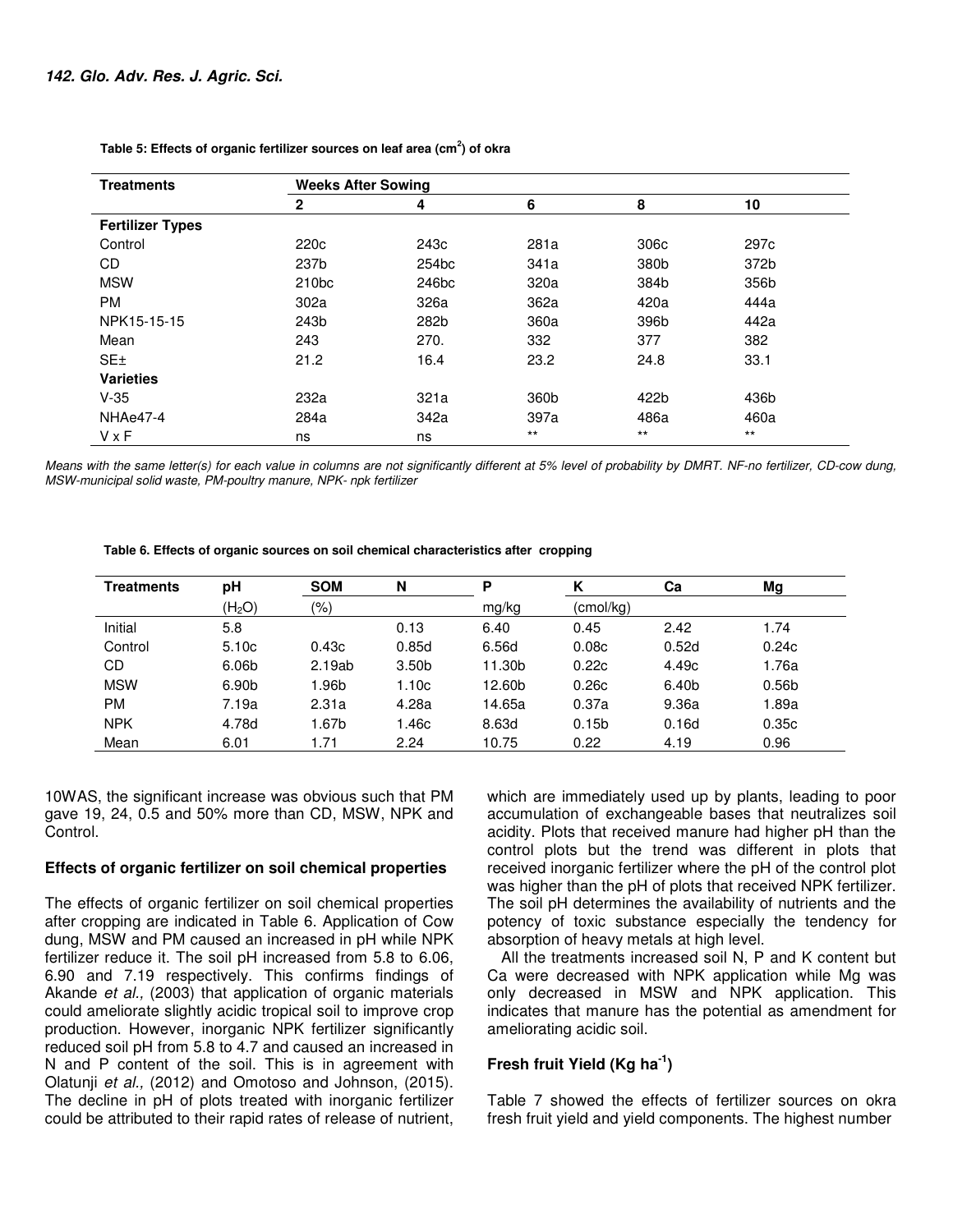| <b>Treatments</b> | <b>Varieties</b>   |                      |         |
|-------------------|--------------------|----------------------|---------|
|                   | $V-35$             | NHAe47-4             | Mean    |
|                   |                    | <b>Number of Pod</b> |         |
| Control           | 2.67c              | 3.20bc               | 2.94c   |
| CD                | 3.60 <sub>bc</sub> | 5.33b                | 4.47b   |
| <b>MSW</b>        | 3.60bc             | 3.30 <sub>bc</sub>   | 3.45c   |
| <b>PM</b>         | 4.00a              | 6.30a                | 5.15a   |
| NPK15-15-15       | 3.40 <sub>b</sub>  | 5.21 <sub>b</sub>    | 4.31b   |
| Mean              | 3.45               | 4.67                 | 4.06    |
| SE <sub>±</sub>   | 0.025              | 0.082                | 0.171   |
|                   |                    | Pod length (cm)      |         |
| Control           | 4.87d              | 8.77c                | 6.82c   |
| CD                | 6.33c              | 10.80b               | 9.49b   |
| <b>MSW</b>        | 5.32cd             | 11.33b               | 8.33b   |
| <b>PM</b>         | 9.54a              | 14.33a               | 10.33a  |
| NPK15-15-15       | 8.17b              | 11.20b               | 10.37a  |
| Mean              | 6.85               | 11.29                | 9.07    |
| SE <sub>±</sub>   | 0.035              | 0.052                | 0.044   |
|                   |                    | Yield (kg/ha)        |         |
| Control           | 1202d              | 1795d                | 1831d   |
| CD                | 2651b              | 2832b                | 2362b   |
| <b>MSW</b>        | 1682c              | 2052c                | 1870d   |
| <b>PM</b>         | 2930a              | 4531a                | 3591a   |
| NPK15-15-15       | 1504e              | 2462c                | 2154c   |
| Mean              | 1993               | 2734                 | 2362    |
| SE <sub>±</sub>   | 236.761            | 216.514              | 238.128 |

 **Table 7. Effects of organic fertilizer sources and varieties on yield and yield components of okra** 

*Means with the same letter(s) for each value in columns are not significantly different at 5% level of probability by DMRT. NF-no fertilizer, CD-cow dung, MSW-municipal solid waste, PM-poultry manure, NPK- npk fertilizer.*

of pod was recorded in PM in V-35 and 47-4 varieties with mean value of 5.15 which represent 15, 49 and 75% more than CD, MSW and control respectively. The length of pods was highest with PM in both varieties. There was no significant difference in pod length of both varieties between CD and MSW. However, the control significantly gave the least mean value. Organic sources led to a corresponding increase in total yield of okra varieties with the highest pod yields of (4531.6 kg ha<sup>-1</sup> and 2930 kg ha<sup>-1</sup>) obtained from PM in 47-4 and V-35 varieties. However control gave lowest pod yield of  $(1795 \text{ kg ha}^{-1})$  and  $1202 \text{ kg}$  $ha^{-1}$ ) in 47-4 and V-35 respectively.

#### **CONCLUSION**

This study has demonstrated the effectiveness of PM, CD and MSW materials in improving the fertility of the soil for okra production. These wastes material enhanced the growth and development of okra compared to the untreated plots and the mineral NPK fertilizer. PM gave the tallest plant which resulted to the highest number of leaves and number of pod. There was an increase in soil N, P, K and Mg in plots treated to wastes material compared to untreated plots. PM gave the highest yield but there was an increase in Clemson spiness over V-35 variety. It therefore suggest that application of these wastes can be a useful management strategy for sustainable fertility maintenance leading to minimize leaching losses, improve soil structure, and reduce input cost by reducing the use of inorganic fertilizer.

#### **ACKNOWLEDGEMENT**

The authors are grateful to Mr. Oso A. O (Crop, Soil and Environmental Sciences laboratory, Ekiti State University, Ado-Ekiti for the technical assistance.